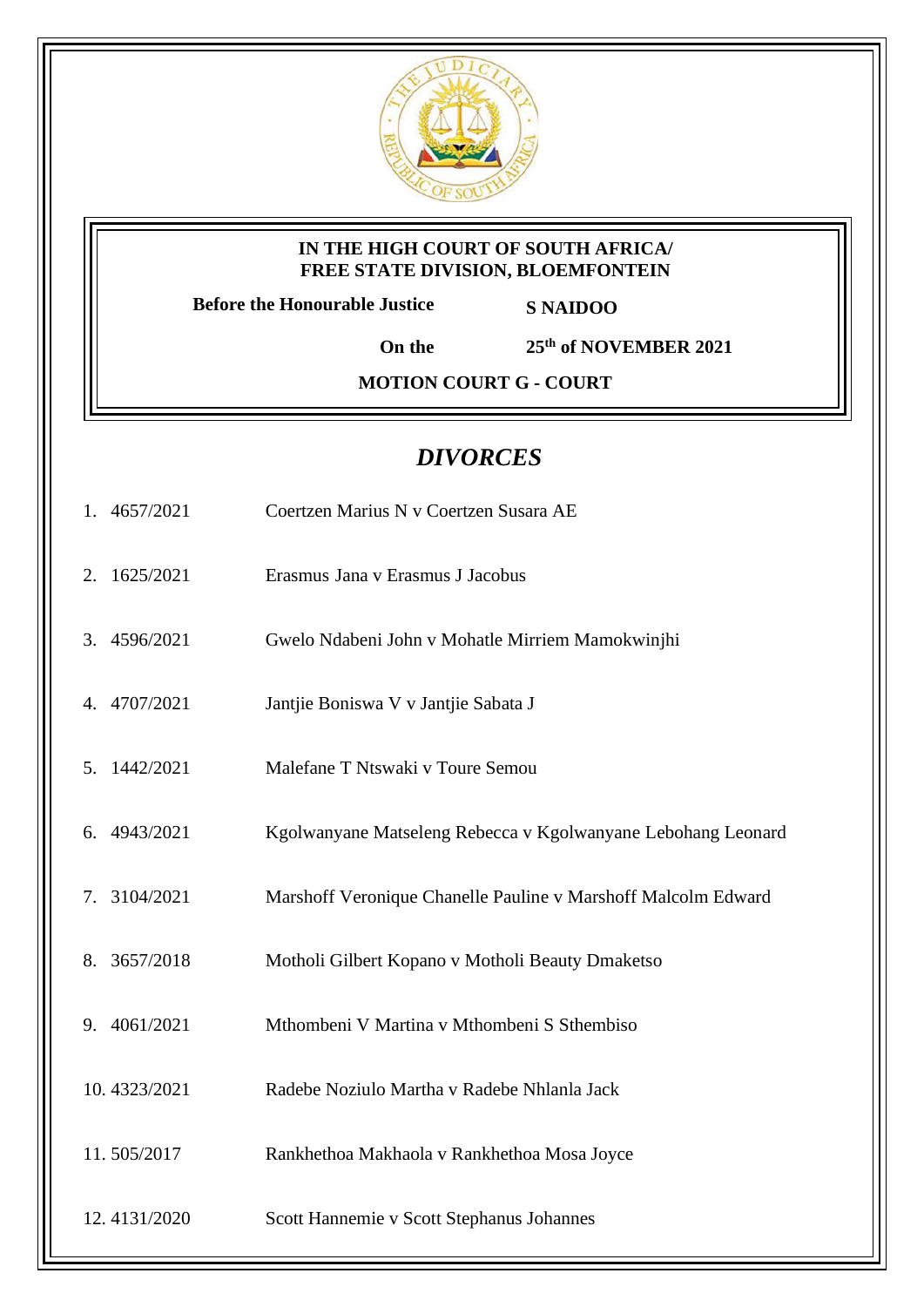| 13.3866/2021             | Van den Berg Helena Christina v Van den Berg Jacques Benja                               |  |  |  |  |
|--------------------------|------------------------------------------------------------------------------------------|--|--|--|--|
| 14.4622/2021             | Van Zyl A Marchant v Van Zyl Zirkia                                                      |  |  |  |  |
| <b>DEFAULT JUDGMENTS</b> |                                                                                          |  |  |  |  |
| 15. 2232/2020            | Muller Gam v Redefine Properties Ltd<br>Money Owing                                      |  |  |  |  |
| 16.4620/2021             | Firstrand Bank Ltd v Van Den Heever J & 2 others<br>$\mbox{\bf G}$                       |  |  |  |  |
| 17.2209/2017             | ABSA Bank Ltd v Mphiyakhe J Radebe<br><b>Declaring Property Executable</b>               |  |  |  |  |
| 18.235/2020              | SB Guarantee Company Proprietary v Mojalefa J Ramotsi<br>$\mbox{\bf G}$                  |  |  |  |  |
| 19.1199/2020             | Firstrand Bank Ltd v Lesibe J Poone<br>$\zeta$ $\zeta$                                   |  |  |  |  |
| 20. 2450/2020            | Firstrand Bank Ltd v Coetzee M<br>$\mbox{\bf G}$                                         |  |  |  |  |
| 21.2732/2020             | Firstrand Bank Ltd v Zondo L<br>$\mbox{\bf G}$                                           |  |  |  |  |
| 22.3465/2020             | ABSA Bank Ltd v Paulos Dyantyi & 1 other<br>$\mbox{\bf G}$                               |  |  |  |  |
| 23.3574/2020             | Home Obligors Mortgage Enhanced Securities (Pty) Ltd v AH Van der Walt<br>$\mbox{\bf G}$ |  |  |  |  |
| 24.4054/2020             | Nedbank Ltd v Tseko C Nthute<br>$\zeta\,\zeta$                                           |  |  |  |  |
| 25.786/2021              | Nedbank Ltd v Marais WH & 1 other<br>$\mbox{\bf G}$                                      |  |  |  |  |
| 26.1873/2021             | Changing Tides 17 (Pty) Ltd v Neliswa B Dyakopu<br>$\zeta$ $\zeta$                       |  |  |  |  |
| 27.1744/2020             | Linda Mugwenhi & 1 other v RAF<br>Damages                                                |  |  |  |  |
| 28.3337/2021             | FNB Ltd t/a Wesbank vs Mr S van Wyk<br><b>Cancellation of Agreement</b>                  |  |  |  |  |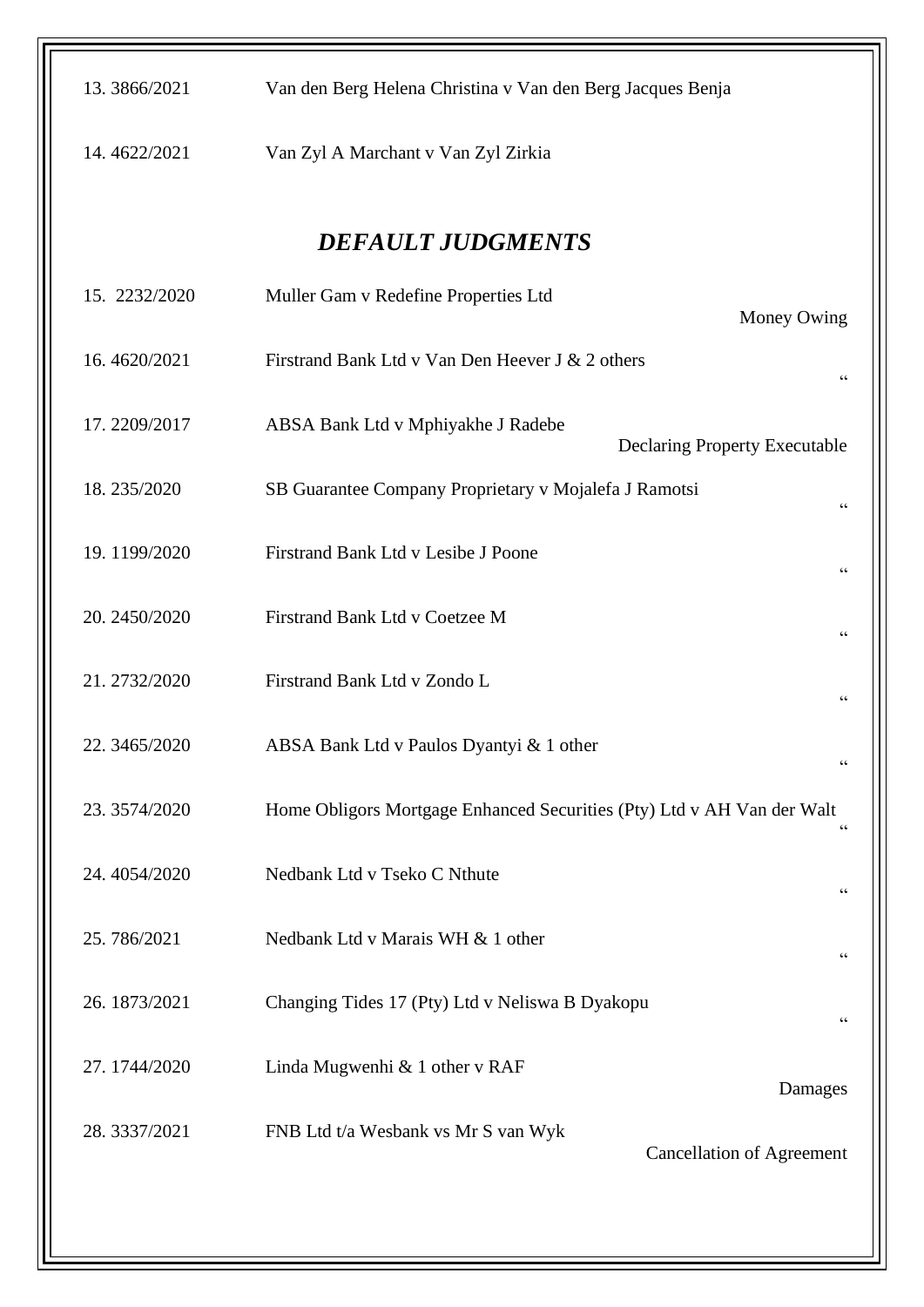## *SUMMARY JUDGMENTS*

| 29.3378/2021 | FFS Finance SA (RF) (Pty) Ltd t/a Ford Credit v WS de Klerk<br><b>Termination of Agreement</b> |
|--------------|------------------------------------------------------------------------------------------------|
| 30.6178/2017 | Tsiu Adam Mathibeli v BMW Financial Services (SA) (Pty) Ltd<br>Cancellation of Agreement       |

## *INSOLVENSIES*

| 31.4067/2021                  | Firstrand Bank Ltd v Randolph C Westraadt<br><b>Provisional Sequestration</b>        |  |  |  |  |
|-------------------------------|--------------------------------------------------------------------------------------|--|--|--|--|
| 32.4827/2021                  | FCS Holding (Pty) Ltd (N.O) v I Kruger                                               |  |  |  |  |
| 33.1854/2019                  | Dram Trading CC t/a Dram Industrial Painting Specialists v FP Van der Merwe          |  |  |  |  |
| 34.4345/2021                  | Kabelo Investments (Pty) Ltd v Dela Casa Trading 507 CC<br>Liquidation               |  |  |  |  |
| 35.5050/2021                  | Nedbank Ltd v Solo Gracia Property (Pty) Ltd<br>$\textsf{G}\,\textsf{G}$             |  |  |  |  |
| 36.5131/2021                  | Phillips LM<br><b>Surrender of Estate</b>                                            |  |  |  |  |
| 37.5132/2021                  | Van Wyk CJ v Van Wyk LD<br>66                                                        |  |  |  |  |
|                               |                                                                                      |  |  |  |  |
| <b>UNOPPOSED APPLICATIONS</b> |                                                                                      |  |  |  |  |
| 38.5337/2016                  | Jan C Marais & 1 other v Texland Meat (Pty) Ltd<br>To Compel                         |  |  |  |  |
| 39.3057/2017                  | Booi Motihouoa Hendrik v Motsamai Khasiane Anna & Others<br>$\textsf{G}\,\textsf{G}$ |  |  |  |  |
| 40.5651/2019                  | Nebulane RS v Rossouw T<br>$\mbox{\bf G}$                                            |  |  |  |  |
| 41.3617/2020                  | Thomas AT Threron v Rainbow Superfood Group<br>$\textsf{G}\,\textsf{G}$              |  |  |  |  |
| 42.4149/2020                  | Makoko Emily M v NDPP<br>$\!\!\!\zeta\,\zeta\!\!\!\zeta\!\!\!\zeta$                  |  |  |  |  |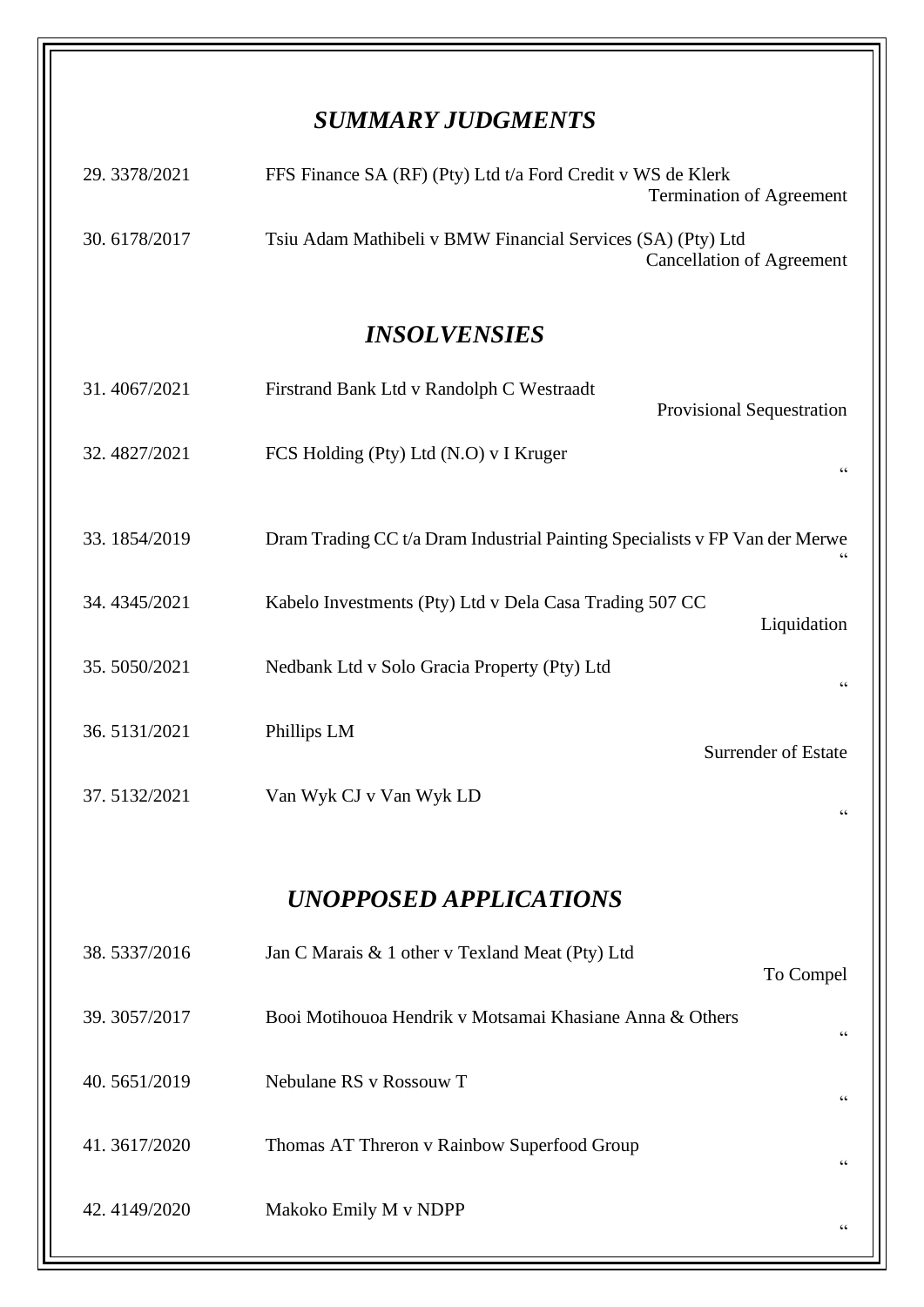| 43.5223/2021 | Vilakazi Tieho L v Vilakazi Nombulelo J<br>$\zeta\,\zeta$                                                                |  |
|--------------|--------------------------------------------------------------------------------------------------------------------------|--|
| 44.2617/2021 | Makhele J Tshidiso v Minister of Police & 1 other                                                                        |  |
| 45.3074/2016 | Tilana Alida Louw v Dr Stephen Paul Grobler & 1 other<br>To strike out                                                   |  |
| 46.2526/2021 | Maswana C Lulamile v RAF<br>Transferal                                                                                   |  |
| 47.880/2019  | Jacobs N v Jacobs GZ<br>Joinder Application                                                                              |  |
| 48.4588/2021 | ABSA Bank Ltd v DCS Construction CC & Others<br><b>Dissolution</b>                                                       |  |
| 49.341/2015  | Siphelele Q Masuku v RAF<br>Settlement Agreement                                                                         |  |
| 50.4369/2021 | K2011148986 SA (Pty) Ltd t/a Nashua Bethlehem v Maluti-A-Phofung Water<br>(Soc) Ltd & others<br>$\zeta\,\zeta$           |  |
| 51.4834/2021 | Wianka A Agenbach v RAF<br>$\zeta \, \zeta$                                                                              |  |
| 52.2142/2014 | Mabaso Nomkhuhlana B v Mashiya Bakolo A & 1 Other<br>Rescission of judgment                                              |  |
| 53.5042/2016 | BMW Financial Services (SA) (Pty) Ltd t/a Alphera Financial Services v<br>Senameco LL Motlogeloa (N.O)<br>Money Owing    |  |
| 54.3328/2021 | Lequbu Specialised Services (Pty) Ltd v Mangaung Local Municipality<br>$\zeta$ $\zeta$                                   |  |
| 55.5119/2021 | Monoceros Electrical CC v Maluti-A-Phofung Local Municipality<br>$\zeta$ $\zeta$                                         |  |
| 56.5145/2013 | LA Engelbrecht v RAF<br><b>Judicial Review</b>                                                                           |  |
| 57.2659/2021 | Yara Africa Fertilizer (Pty) Ltd t/a Yara Cape v Werner Jacobus Weideman &<br>3 others                                   |  |
| 58.4758/2021 | Amendment<br>Mayekiso Gift Mpho v Pelonomi Hospital & others                                                             |  |
| 59.3148/2021 | Access to Information<br>Emmarentia Coetzee & 1 other v The Master of the FS High Court, BFN &<br>Others<br>Rule $30(1)$ |  |